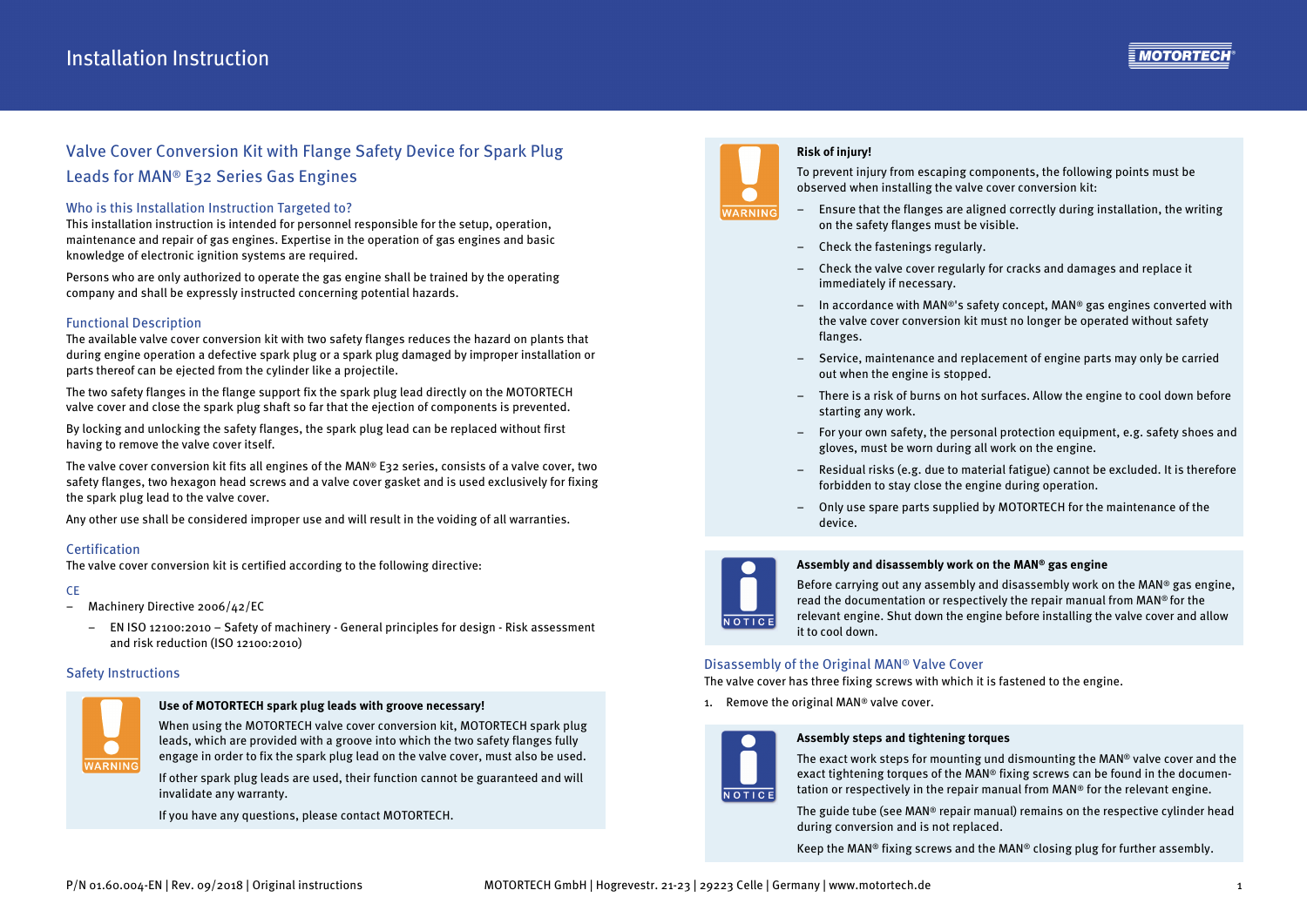

# Components and Scope of Supply



#### Scope of Supply

|   | Pos. Description       |                | Pieces   Pos. Description |          | Pieces Pos. Description Pieces                              |  |
|---|------------------------|----------------|---------------------------|----------|-------------------------------------------------------------|--|
| a | Hexagon head screw 2   |                | <b>C</b> Valve cover      | $\sim$ 1 | $\left  \begin{array}{c} e \\ e \end{array} \right $ O-ring |  |
|   | <b>b</b> Safety flange | $\overline{2}$ | d Valve cover gasket      |          |                                                             |  |

# Assembly of the MOTORTECH® Valve Cover

- 1. Clean all the sealing surfaces.
- 2. Replace the O-ring on the guide tube.
- 3. Insert the MAN® closing plug (not included in the scope of supply) into the opening of the supplied valve cover gasket:

Hole with guide for MAN® fixing screw

- 4. Insert the supplied valve cover gasket  $\frac{d}{d}$  with the guides in the holes for the MAN® fixing screws on the right and left in the corresponding drilled holes on the engine.
- 5. Now place the MOTORTECH valve cover  $\epsilon$  with its central opening on the guide tube on the engine (see MAN® repair manual).
- 6. Reinsert the MAN® fixing screws (not included in the scope of supply) in the bore holes and tighten them (tightening torques see MAN® repair manual).
	- ▸ The MOTORTECH valve cover is mounted now.
- 7. Mount both safety flanges **b** into the flange support of the MOTORTECH valve cover (see figure below). The safety flanges must each be rotatable at one screw.
	- ▸ The two safety flanges are now fixed to the MOTORTECH valve cover.

#### Mounting of the Spark Plug Lead

1. Mount the spark plug lead in the spark plug well.



#### **Spring-loaded spark plug connection**

The spark plug connection of the spark plug lead is spring-loaded. When plugging the spark plug lead to the spark plug, therefore, no snapping on the terminal contact is noticeable. The spark plug lead is pushed into its position by the safety flanges.

- 2. Turn both safety flanges  $\mathbf D$  so that the central opening is positioned exactly into the groove of the spark plug lead and the hook on the flange encloses exactly the opposite hexagon head screw.
- 3. Tighten the two hexagon head screws a that fix the safety flanges to the valve cover with a torque of 27 Nm (20 lb-ft).
	- ▸ The spark plug lead is now locked by the flanges and secured on the MOTORTECH valve cover with two hexagon head screws.



#### Removal of the Spark Plug Lead

- 1. Loosen the two hexagonal head screws **a** that fix the safety flanges to the MOTORTECH valve cover.
- 2. Turn the safety flanges **b** to the side.
- 3. Remove the spark plug lead from the spark plug well.
	- ▸ The spark plug lead has been removed.